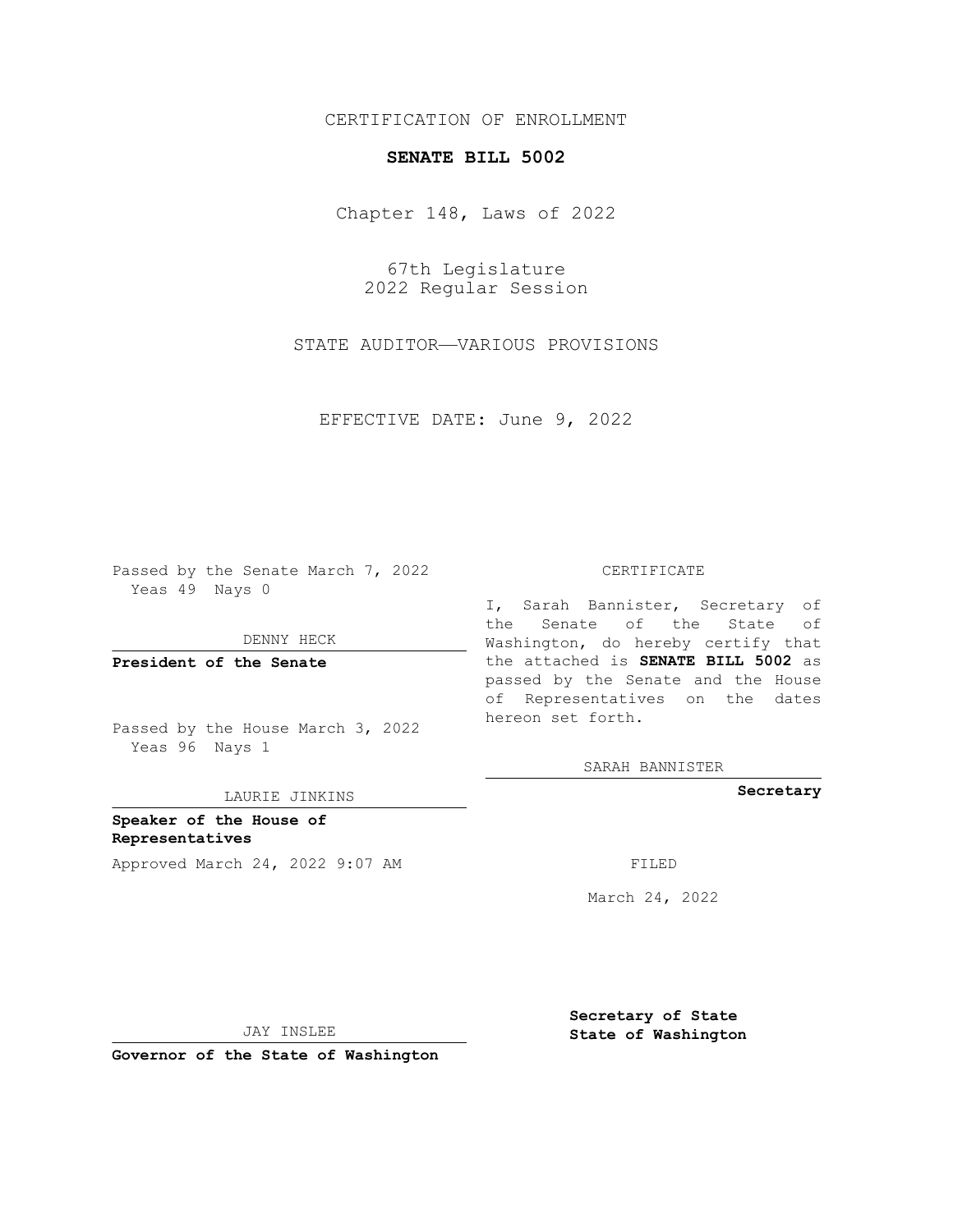### **SENATE BILL 5002**

AS AMENDED BY THE HOUSE

Passed Legislature - 2022 Regular Session

# **State of Washington 67th Legislature 2021 Regular Session**

**By** Senators Hunt, Carlyle, Conway, Dhingra, Hasegawa, Hawkins, Mullet, Rivers, and Wilson, C.; by request of State Auditor

Prefiled 12/08/20. Read first time 01/11/21. Referred to Committee on State Government & Elections.

1 AN ACT Relating to the state auditor's duties and procedures; 2 amending RCW 43.09.185, 43.09.230, 43.09.420, 43.09.430, 43.09.440, 3 and 43.09.455; amending 2012 c 164 s 709 (uncodified); repealing RCW 4 43.09.265, 43.09.435, 43.09.445, 43.09.450, 43.09.460, and 43.88.162; 5 and repealing 2005 c 385 s 1 (uncodified).

6 BE IT ENACTED BY THE LEGISLATURE OF THE STATE OF WASHINGTON:

7 **Sec. 1.** RCW 43.09.185 and 1995 c 301 s 8 are each amended to 8 read as follows:

9 State agencies and local governments shall immediately report to 10 the state auditor's office known or suspected loss of public funds or 11 assets or other illegal activity. The state auditor must adopt 12 policies as necessary to implement this section.

13 **Sec. 2.** RCW 43.09.230 and 2021 c 122 s 6 are each amended to 14 read as follows:

15 (1) As used in this section:

 (a) "Special purpose district" means every municipal and quasi- municipal corporation other than counties, cities, and towns. Such special purpose districts include, but are not limited to, water- sewer districts, fire protection districts, port districts, public utility districts, special districts as defined in RCW 85.38.010,

p. 1 SB 5002.SL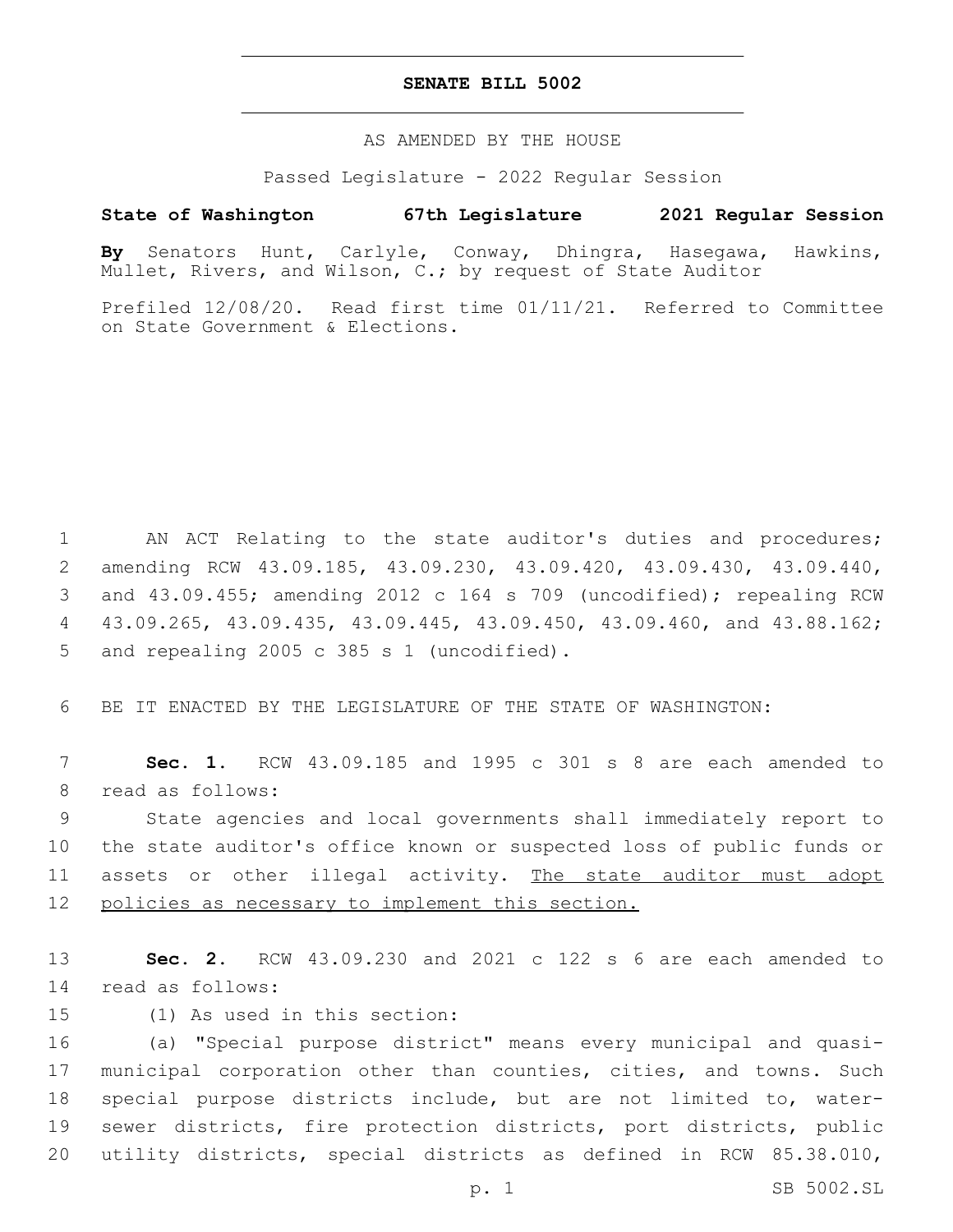lake and beach management districts, conservation districts, and 2 irrigation districts.

 (b) "Unauditable" means a special purpose district that the state auditor has determined to be incapable of being audited because the special purpose district has improperly maintained, failed to maintain, or failed to submit adequate accounts, records, files, or 7 reports for an audit to be completed.

 (2) The state auditor shall require from every local government financial reports covering the full period of each fiscal year, in accordance with the forms and methods prescribed by the state auditor, which shall be uniform for all accounts of the same class.

 Such reports shall be prepared, certified, and filed with the state auditor within one hundred fifty days after the close of each fiscal year. The state auditor may allow local governments a thirty- day extension for filing annual fiscal reports if the governor has 16 declared an emergency pursuant to RCW 43.06.210.

 The reports shall contain accurate statements, in summarized 18 form, of all collections made, or receipts received, by the officers from all sources; all accounts due the public treasury, but not collected; and all expenditures for every purpose, and by what authority authorized; and also: (a) A statement of all costs of ownership and operation, and of all income, of each and every public service industry owned and operated by a local government; (b) a statement of the entire public debt of every local government, to 25 which power has been delegated by the state to create a public debt, 26 showing the purpose for which each item of the debt was created, and 27 the provisions made for the payment thereof; and (c) a classified statement of all receipts and expenditures by any public 29 institution((; and (d) a statement of all expenditures for labor relations consultants, with the identification of each consultant, compensation, and the terms and conditions of each agreement or 32 arrangement;)) together with such other information as may be 33 required by the state auditor.

 The reports shall be certified as to their correctness by the state auditor, the state auditor's deputies, or other person legally 36 authorized to make such certification.

 Their substance shall be published in an annual volume of comparative statistics at the expense of the state as a public 39 document.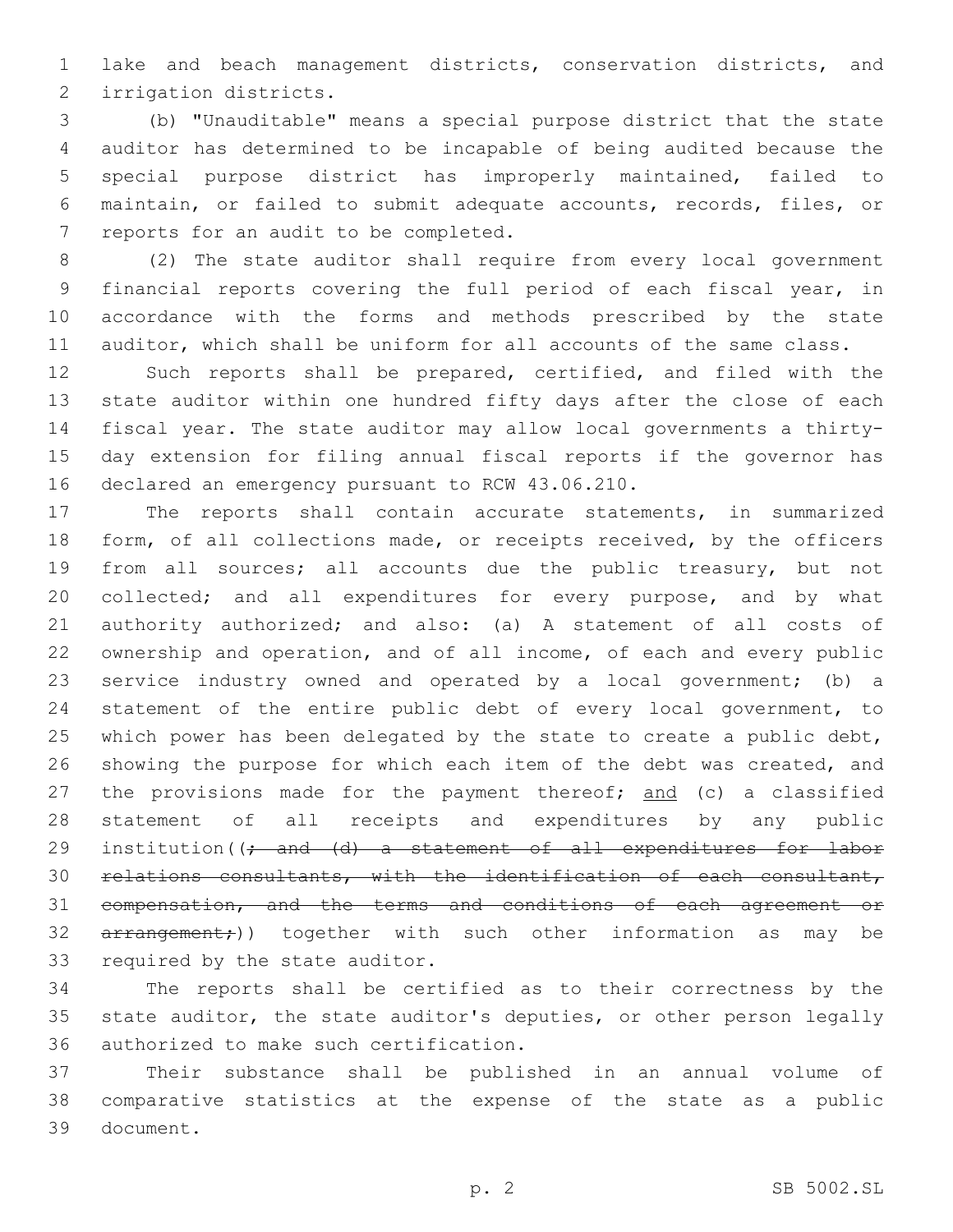(3)(a)(i) On or before December 31, 2020, and on or before December 31st of each year thereafter, the state auditor must search available records and notify the legislative authority of a county if any special purpose districts, located wholly or partially within the county, have been determined to be unauditable. If the boundaries of the special purpose district are located within more than one county, the state auditor must notify all legislative authorities of the counties within which the boundaries of the special purpose district 9 lie.

 (ii) If a county has been notified as provided in (a)(i) of this subsection (3), the special purpose district and the county auditor, acting on behalf of the special purpose district, are prohibited from issuing any warrants against the funds of the special purpose district until the district has had its report certified by the state 15 auditor.

 (iii) Notwithstanding (a)(ii) of this subsection (3), a county may authorize the special purpose district and the county auditor to issue warrants against the funds of the special purpose district:

 (A) In order to prevent the discontinuation or interruption of 20 any district services;

(B) For emergency or public health purposes; or

 (C) To allow the district to carry out any district duties or 23 responsibilities.

 (b)(i) On or before December 31, 2020, and on or before December 25 31st of each year thereafter, the state auditor must search available records and notify the state treasurer if any special purpose 27 districts have been determined to be unauditable.

 (ii) If the state treasurer has been notified as provided in (b)(i) of this subsection (3), the state treasurer may not distribute any local sales and use taxes imposed by a special purpose district to the district until the district has had its report certified by 32 the state auditor.

 **Sec. 3.** RCW 43.09.420 and 1993 c 216 s 1 are each amended to 34 read as follows:

 As part of the routine audits of state agencies, the state auditor shall audit all revolving funds, local funds, and other state funds and state accounts that are not managed by or in the care of the state treasurer and that are under the control of state agencies, including but not limited to state departments, boards, and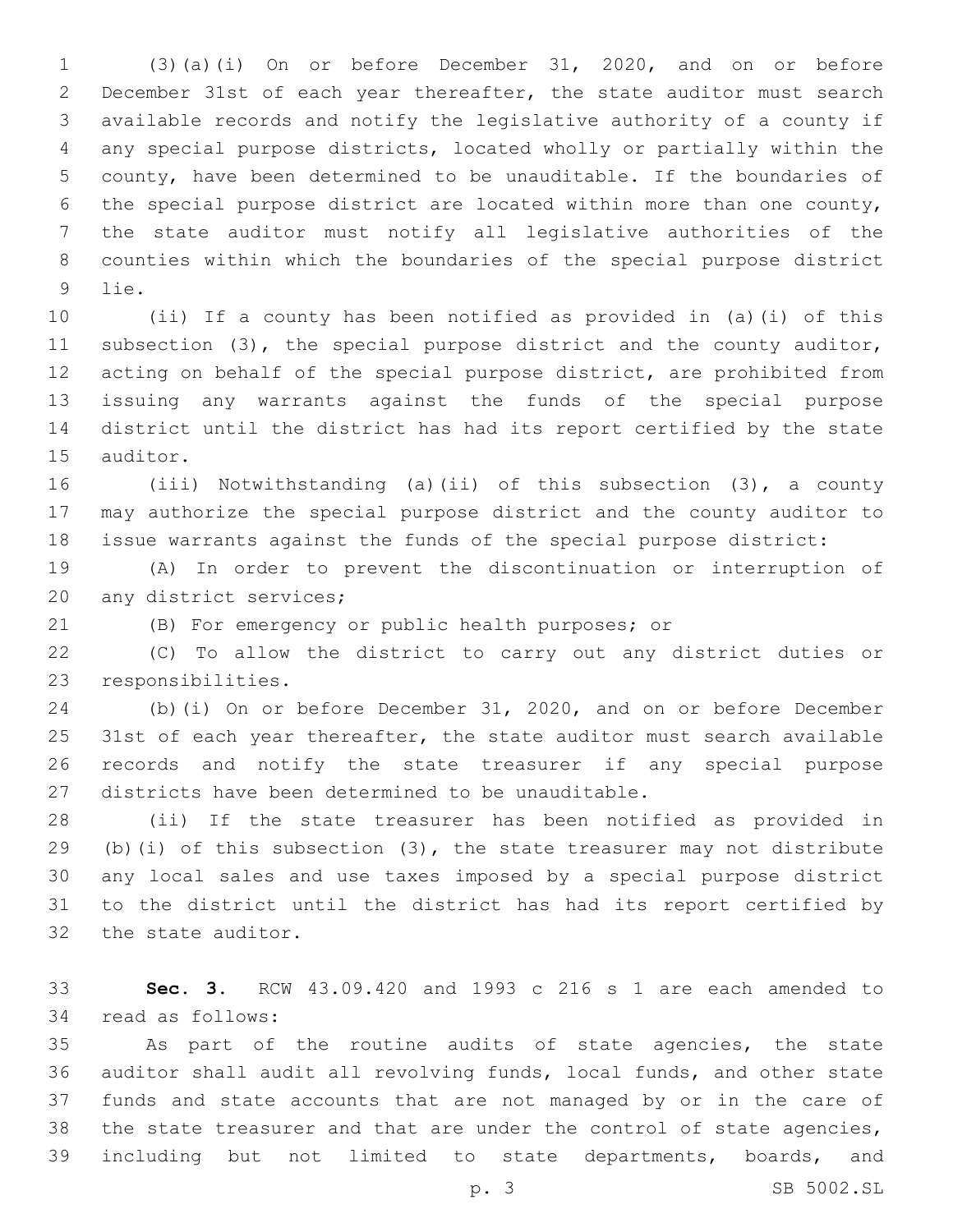1 commissions. In conducting the audits of these funds and accounts, 2 the auditor shall examine revenues and expenditures or assets and 3 liabilities, accounting methods and procedures, and recordkeeping 4 practices. ((In addition to including the results of these 5 examinations as part of the routine audits of the agencies, the 6 auditor shall report to the legislature on the status of all such 7 funds and accounts that have been examined during the preceding 8 biennium and any recommendations for their improved financial 9 management. Such a report shall be filed with the legislature within 10 five months of the end of each biennium regarding the funds and 11 accounts audited during the biennium. The first such report shall be 12 filed by December 1, 1993, regarding any such funds and accounts 13 audited during the 1991-93 biennium.))

14 **Sec. 4.** RCW 43.09.430 and 2005 c 385 s 2 are each amended to 15 read as follows:

16 For purposes of ((RCW 43.09.435 through 43.09.460:

17 (1) "Board" means the citizen advisory board created in RCW 18 43.09.435.

19 (2) "Draft work plan" means the work plan for conducting 20 performance audits of state agencies proposed by the board and state 21 auditor after the statewide performance review.

22 (3) "Final performance audit report" means a written document 23 jointly released by the citizen advisory board and the state auditor 24 that includes the findings and comments from the preliminary 25 performance audit report.

26 (4) "Final work plan" means the work plan for conducting 27 performance audits of state agencies adopted by the board and state 28 auditor.

29 (5) "Performance audit" means an objective and systematic 30 assessment of a state agency or any of its programs, functions, or 31 activities by an independent evaluator in order to help public 32 officials improve efficiency, effectiveness, and accountability. 33 Performance audits include economy and efficiency audits and program  $34$  audits.

 (6) "Preliminary)) this chapter, "preliminary performance audit report" means a written document prepared after the completion of a performance audit to be submitted for comment before the final performance audit report. The preliminary performance audit report must contain the audit findings and any proposed recommendations to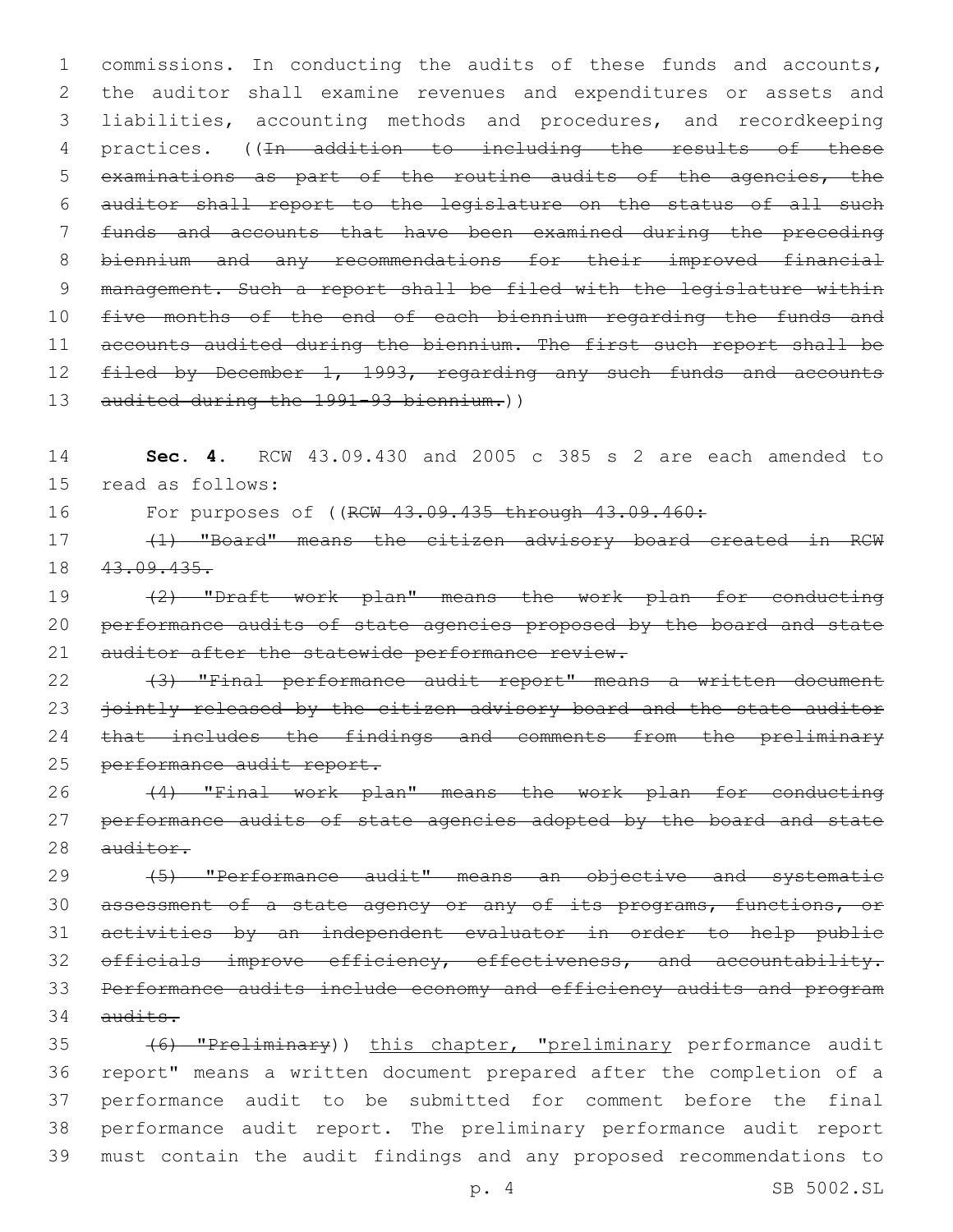1 improve the efficiency, effectiveness, or accountability of the state 2 agency being audited.

3 (( $\left(1, 7\right)$  "State agency" or "agency" means a state agency, 4 department, office, officer, board, commission, bureau, division, 5 institution, or institution of higher education. "State agency" 6 includes all offices of executive branch state government elected 7 officials.))

8 **Sec. 5.** RCW 43.09.440 and 2012 c 229 s 817 are each amended to 9 read as follows:

10 (((1) The board and the state auditor shall collaborate with the 11 joint legislative audit and review committee regarding performance 12 audits of state government.

13 (a) The board shall establish criteria for performance audits 14 consistent with the criteria and standards followed by the joint 15 legislative audit and review committee. This criteria shall include, 16 at a minimum, the auditing standards of the United States government 17 accountability office, as well as legislative mandates and 18 performance objectives established by state agencies and the 19 <del>legislature. Mandates include, but are not limited to, agency</del> 20 strategies, timelines, program objectives, and mission and goals as 21 required in RCW 43.88.090.

22 (b) Using the criteria developed in (a) of this subsection, the 23 state auditor shall contract for a statewide performance review to be 24 completed as expeditiously as possible as a preliminary to a draft 25 work plan for conducting performance audits. The board and the state 26 auditor shall develop a schedule and common methodology for 27 conducting these reviews. The purpose of these performance reviews is 28 to identify those agencies, programs, functions, or activities most 29 likely to benefit from performance audits and to identify likely 30 areas warranting early review, taking into account prior performance 31 audits, if any, and prior fiscal audits.

32 (c) The board and the state auditor shall develop the draft work 33 plan for performance audits based on input from citizens, state 34 employees, including frontline employees, state managers, chairs and 35 ranking members of appropriate legislative committees, the joint 36 legislative audit and review committee, public officials, and others. 37 The draft work plan may include a list of agencies, programs, or 38 systems to be audited on a timeline decided by the board and the 39 state auditor based on a number of factors including risk,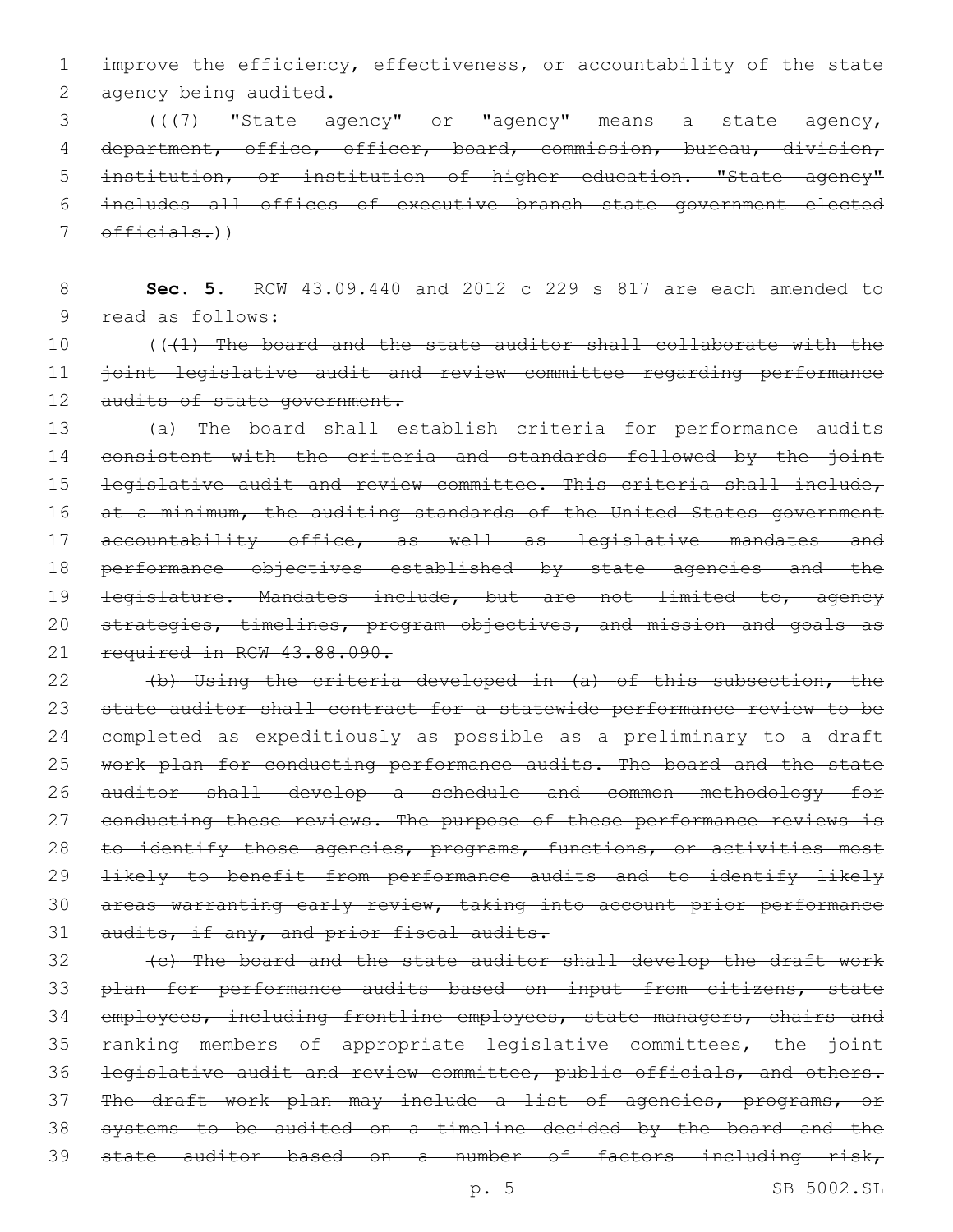1 importance, and citizen concerns. When putting together the draft 2 work plan, there should be consideration of all audits and reports 3 already required. On average, audits shall be designed to be 4 completed as expeditiously as possible.

5 (d) Before adopting the final work plan, the board shall consult 6 with the legislative auditor and other appropriate oversight and 7 audit entities to coordinate work plans and avoid duplication of 8 effort in their planned performance audits of state government 9 agencies. The board shall defer to the joint legislative audit and 10 review committee work plan if a similar audit is included on both 11 work plans for auditing.

12 (e) The state auditor shall contract out for performance audits. 13 In conducting the audits, agency frontline employees and internal 14 auditors should be involved.

15 (f) All audits must include consideration of reports prepared by 16 other government oversight entities.

17 (g) The audits may include:

18 (i) Identification of programs and services that can be 19 eliminated, reduced, consolidated, or enhanced;

20 (ii) Identification of funding sources to the state agency, to 21 programs, and to services that can be eliminated, reduced, 22 consolidated, or enhanced;

23 (iii) Analysis of gaps and overlaps in programs and services and 24 recommendations for improving, dropping, blending, or separating 25 functions to correct gaps or overlaps;

26 (iv) Analysis and recommendations for pooling information 27 technology systems used within the state agency, and evaluation of 28 information processing and telecommunications policy, organization, 29 and management;

 (v) Analysis of the roles and functions of the state agency, its programs, and its services and their compliance with statutory authority and recommendations for eliminating or changing those roles 33 and functions and ensuring compliance with statutory authority;

34 (vi) Recommendations for eliminating or changing statutes, rules, 35 and policy directives as may be necessary to ensure that the agency 36 carry out reasonably and properly those functions vested in the 37 agency by statute;

38 (vii) Verification of the reliability and validity of agency 39 performance data, self-assessments, and performance measurement 40 systems as required under RCW 43.88.090;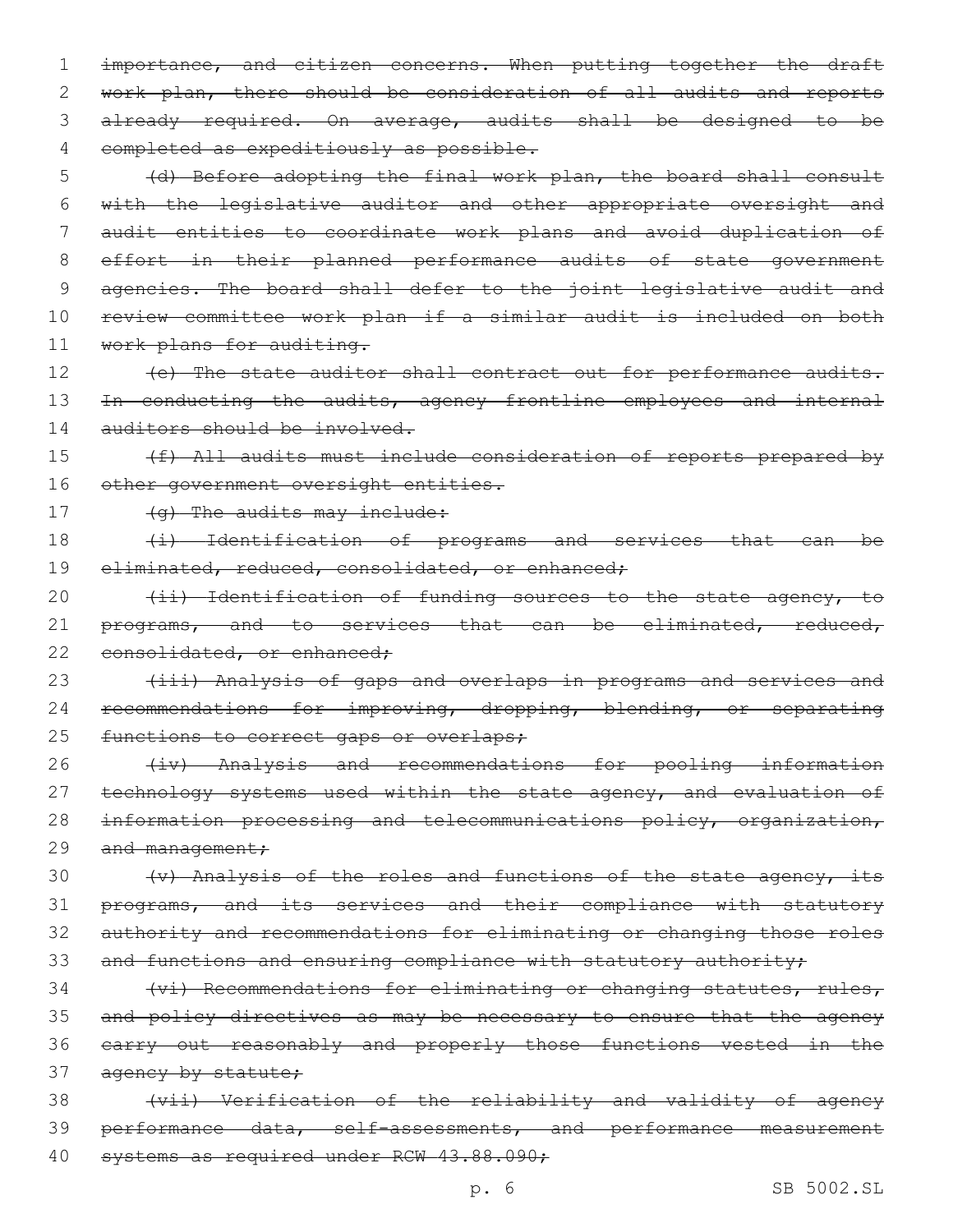1 (viii) Identification of potential cost savings in the state 2 agency, its programs, and its services;

3 (ix) Identification and recognition of best practices;

4 (x) Evaluation of planning, budgeting, and program evaluation 5 policies and practices;

6 (xi) Evaluation of personnel systems operation and management;

7 (xii) Evaluation of state purchasing operations and management 8 policies and practices; and

9 (xiii) Evaluation of organizational structure and staffing 10 <del>levels, particularly in terms of the ratio of managers and</del> 11 supervisors to nonmanagement personnel.

12 (h)) The state auditor must solicit comments on preliminary 13 performance audit reports from the audited state agency, the office 14 of the governor, and the office of financial management ( $\sqrt{\tau}$  the board, 15 the chairs and ranking members of appropriate legislative committees, 16 and the joint legislative audit and review committee for comment)). 17 Comments must be received within thirty days after receipt of the 18 preliminary performance audit report unless a different time period 19 is approved by the state auditor. All comments shall be incorporated 20 into the final performance audit report. The final performance audit 21 report shall include the objectives, scope, and methodology; the 22 audit results, including findings and recommendations; conclusions; 23 and identification of best practices.

 $24$  (( $(i)$  The board and the state auditor shall jointly release final 25 performance audit reports to the governor, the citizens of 26 Washington, the joint legislative audit and review committee, and the 27 appropriate standing legislative committees. Final performance audit 28 reports shall be posted on the internet.

29 (i) For institutions of higher education, performance audits shall not duplicate, and where applicable, shall make maximum use of existing audit records, accreditation reviews, and performance measures required by the office of financial management and nationally or regionally recognized accreditation organizations including accreditation of hospitals licensed under chapter 70.41 RCW 35 and ambulatory care facilities.

36 (2) The citizen board created under RCW 44.75.030 shall be 37 responsible for performance audits for transportation related 38 agencies as defined under RCW 44.75.020.))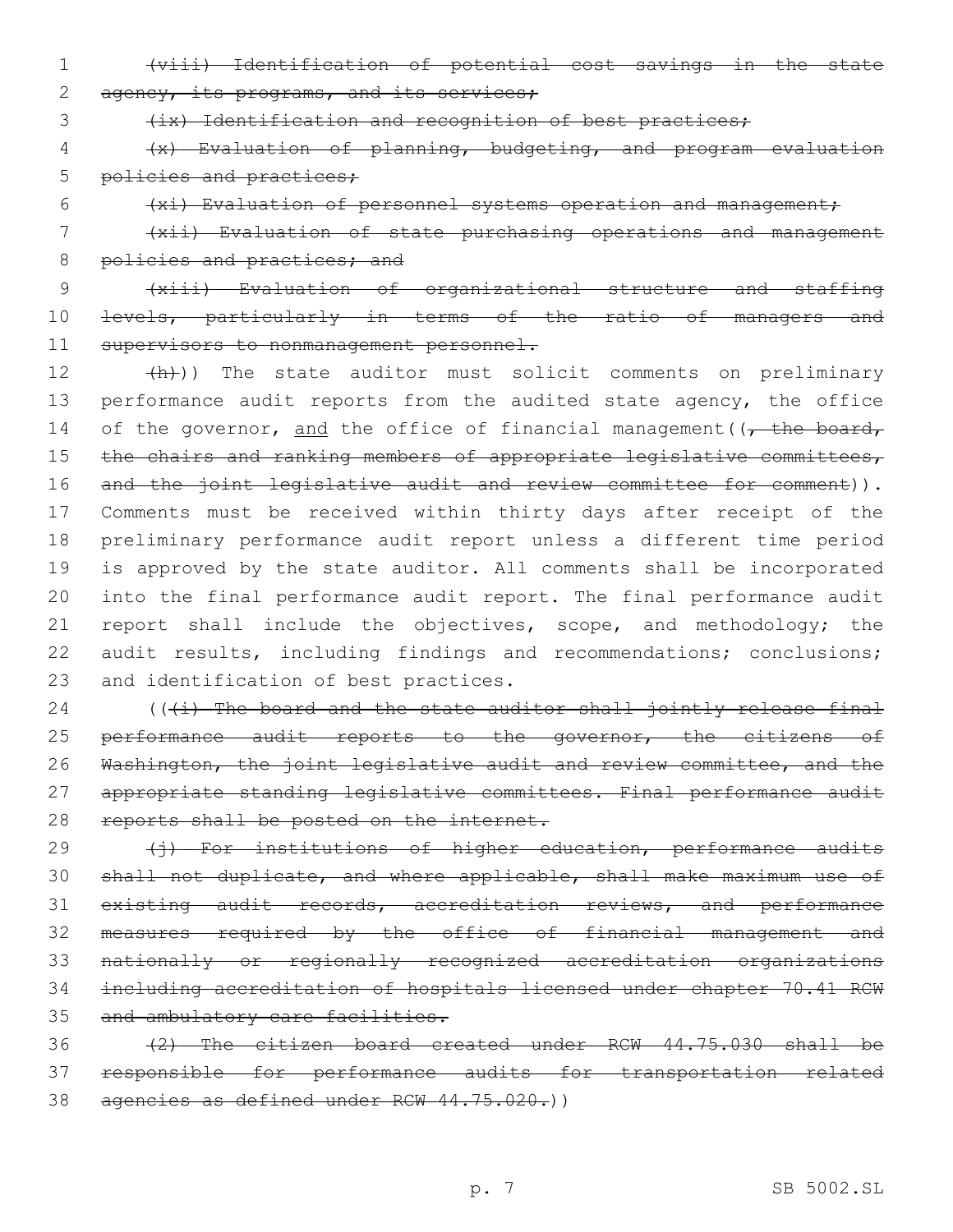**Sec. 6.** RCW 43.09.455 and 2005 c 385 s 9 are each amended to 2 read as follows:

 The audited agency is responsible for follow-up and corrective action on all performance audit findings and recommendations. The audited agency's plan for addressing each audit finding and recommendation shall be included in the final audit report. The plan shall provide the name of the contact person responsible for each action, the action planned, and the anticipated completion date. If the audited agency does not agree with the audit findings and recommendations or believes action is not required, then the action plan shall include an explanation and specific reasons.

 For agencies under the authority of the governor, the governor may require periodic progress reports from the audited agency until 14 all resolution has occurred.

 For agencies under the authority of an elected official other than the governor, the appropriate elected official may require periodic reports of the action taken by the audited agency until all 18 resolution has occurred.

 ((The board may request status reports on specific audits or  $findings.)$ 

 **Sec. 7.** 2012 c 164 s 709 (uncodified) is amended to read as 22 follows:

23 The state auditor shall conduct ((performance)) audits of the long-term in-home care program after consultation with affected 25 disability and aging stakeholder groups. The first audit must be completed within twelve months after January 7, 2012, and must be completed on a biennial basis thereafter. As part of this auditing process, the state shall hire five additional fraud investigators to ensure that clients receiving services at taxpayers' expense are medically and financially qualified to receive the services and are 31 actually receiving the services. An audit conducted by the state auditor under the authority of RCW 43.09.020 and 43.09.050(2) may 33 satisfy this requirement, provided that a performance audit of the program was completed in the preceding biennium.

 NEW SECTION. **Sec. 8.** The following acts or parts of acts are each repealed:

(1) 2005 c 385 s 1 (uncodified);37